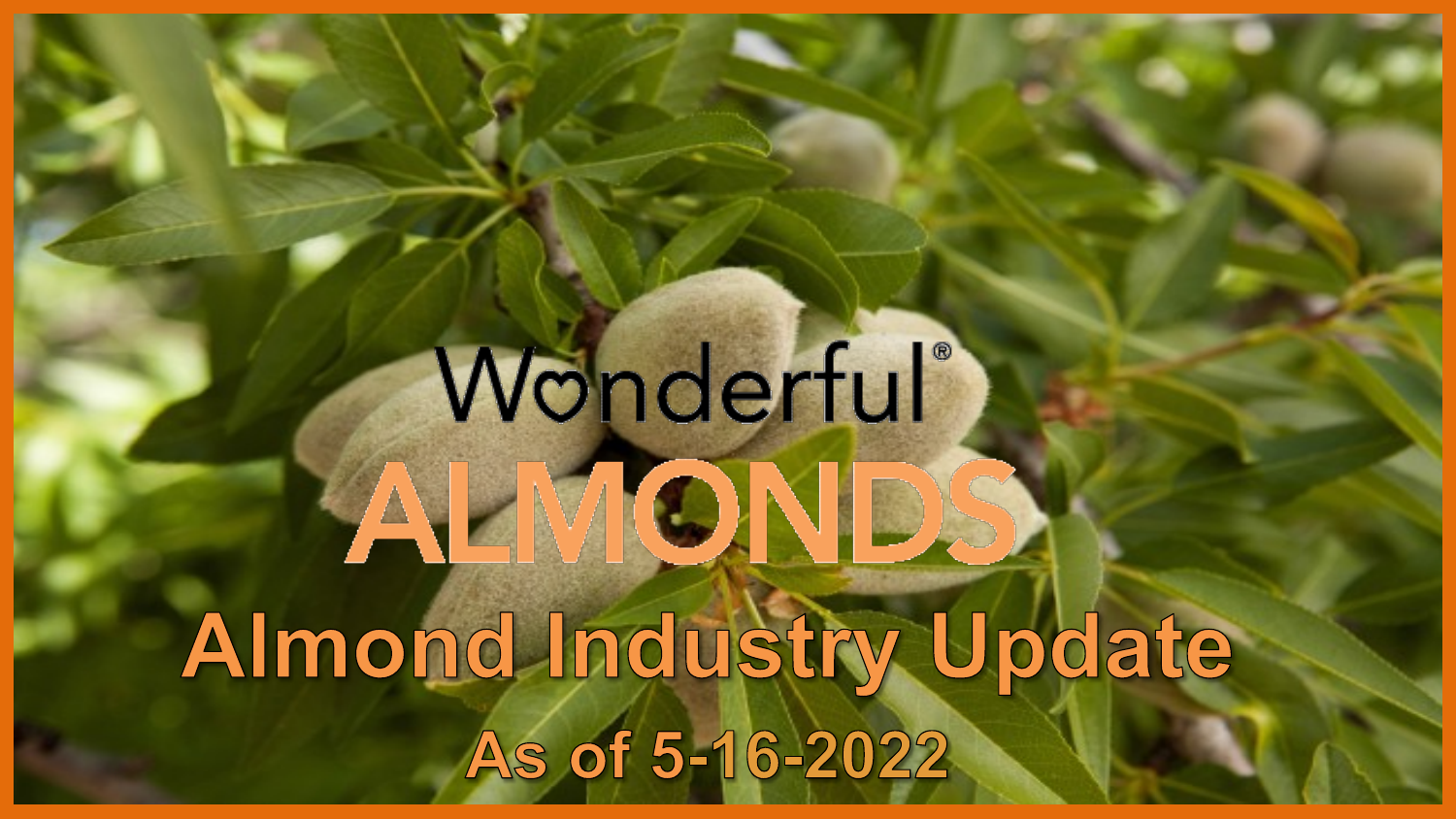## **CY 2021 Year to Date Demand Highlights as of 5/11/22 - 9th month of the Crop Year**

|                 |                  | <b>Shipments</b> | <b>Committed</b>    |                    |
|-----------------|------------------|------------------|---------------------|--------------------|
|                 |                  | <b>April</b>     | <b>Crop to Date</b> | <b>Not Shipped</b> |
| <b>Overall:</b> | <b>CY'21</b>     | 245              | 1,928               | 755                |
|                 | <b>CY'20</b>     | <b>250</b>       | 2,229               | 724                |
|                 | Change: In %     | $-1.9%$          | $-13.5%$            | 4.2%               |
|                 | In millions/lbs. | (4.7)            | (300.5)             | 31                 |
|                 |                  |                  |                     |                    |
| <b>Domestic</b> | <b>CY'21</b>     | 62               | 579                 | 291                |
|                 | <b>CY'20</b>     | <b>70</b>        | 602                 | 300                |
|                 | Change: In %     | $-10.9%$         | $-3.8%$             | $-3.0%$            |
|                 | In millions/lbs. | (7.6)            | (22.6)              | (9)                |
|                 |                  |                  |                     |                    |
| <b>Export</b>   | <b>CY'21</b>     | <b>183</b>       | 1,349               | 464                |
|                 | <b>CY'20</b>     | <b>180</b>       | 1,627               | 424                |
|                 | Change: In %     | 1.7%             | $-17.1%$            | 9.4%               |
|                 | In millions/lbs. | 3.0              | (277.8)             | 40                 |
|                 |                  |                  |                     |                    |

| <b>Total CY YTD Sales</b> |                  | <b>Domestic</b> | <b>Export</b> | <b>Total</b> |  |  |
|---------------------------|------------------|-----------------|---------------|--------------|--|--|
|                           | <b>CY'21</b>     | 871             | 1,813         | 2,683        |  |  |
| (Includes Shipments       | <b>CY'20</b>     | 902             | 2,051         | 2,953        |  |  |
| & Commitments not         | Change: In %     | $-3.5%$         | $-11.6%$      | $-9.1%$      |  |  |
| Shipped).                 | In millions/lbs. | (32)            | (238)         | (270)        |  |  |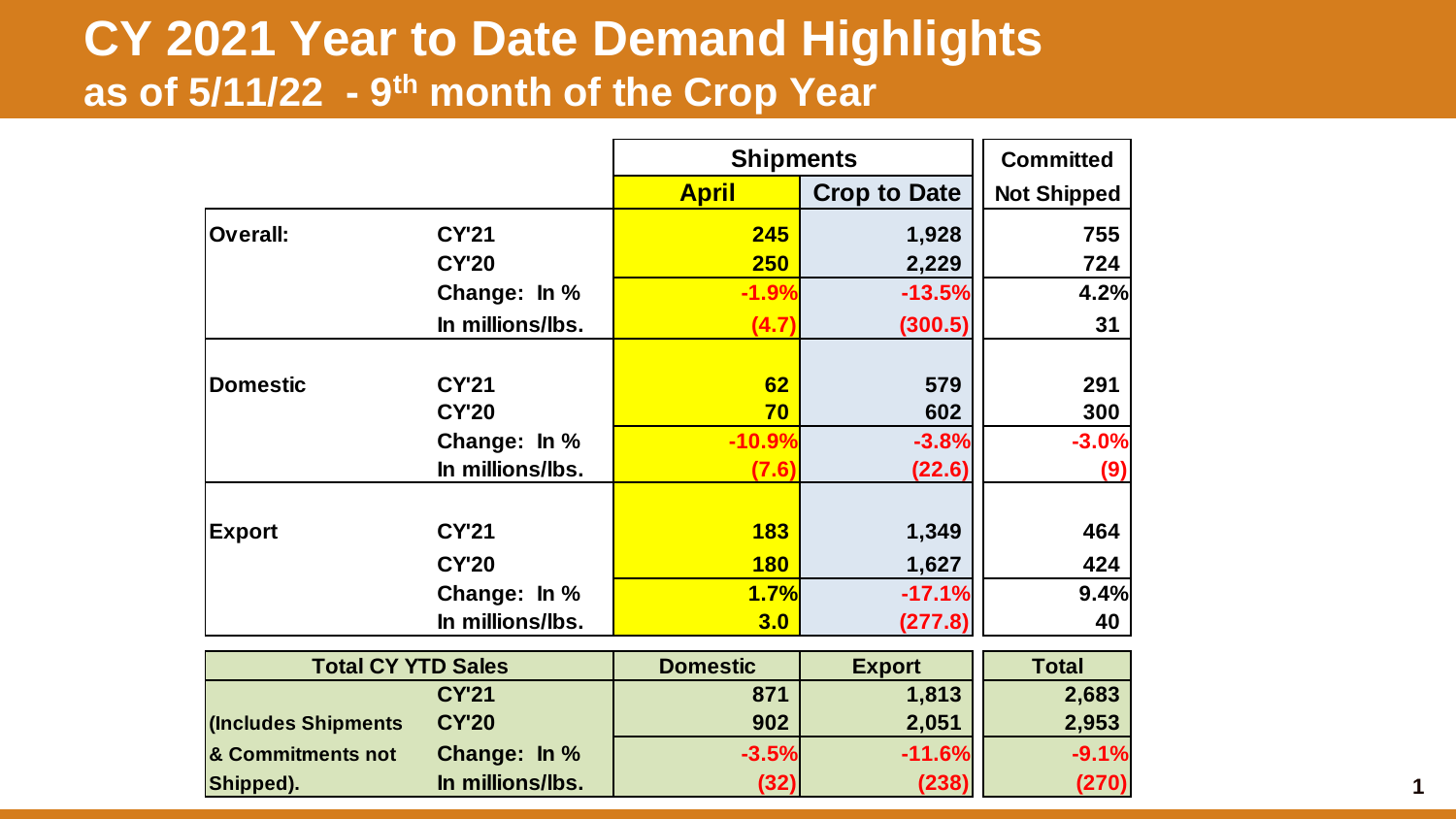## **CY 2021 Year to Date Demand Highlights - continued as of 5/11/22 - 9th month of the Crop Year**

#### **California Industry Historical Supply and % Sold by End of April**

| Crop                    | <b>Committed &amp;</b><br><b>Shipped by End</b> |               | <b>Total Saleable</b><br><b>Supply</b> | <b>Crop Year Shipments</b> | <b>Total Target/Actual</b> |               | <b>Total Net Edible Crop</b><br>(= Gross less Inedible) |  |  |
|-------------------------|-------------------------------------------------|---------------|----------------------------------------|----------------------------|----------------------------|---------------|---------------------------------------------------------|--|--|
| Year                    | of April                                        | <b>Pounds</b> | % Sold                                 | <b>Pounds</b>              | % Sold                     | <b>Pounds</b> | % Sold                                                  |  |  |
| <b>CY 21</b>            | 2,683                                           | 3,460         | 78%                                    | 2,599                      | 103%                       | 2,852         | 94%                                                     |  |  |
| <b>CY 20</b>            | 2,953                                           | 3,506         | 84%                                    | 2,898                      | 102%                       | 3,048         | 97%                                                     |  |  |
| <b>CY 19</b>            | 2,362                                           | 2,822         | 84%                                    | 2,372                      | 100%                       | 2,504         | 94%                                                     |  |  |
| <b>CY 18</b>            | 2,199                                           | 2,582         | 85%                                    | 2,264                      | 97%                        | 2,222         | 99%                                                     |  |  |
| <b>CY 17</b>            | 2,167                                           | 2,611         | 83%                                    | 2,252                      | 96%                        | 2,212         | 98%                                                     |  |  |
| <b>Avg CY17 - CY20:</b> |                                                 |               | 84%                                    |                            | 99%                        |               | 97%                                                     |  |  |

**On Pace = +/- 3% of prior 4 year average CY'21 Outlook Carry-out = 860 million**

 $=$  Ahead of Pace  $=$  on Pace  $=$   $=$  off Pace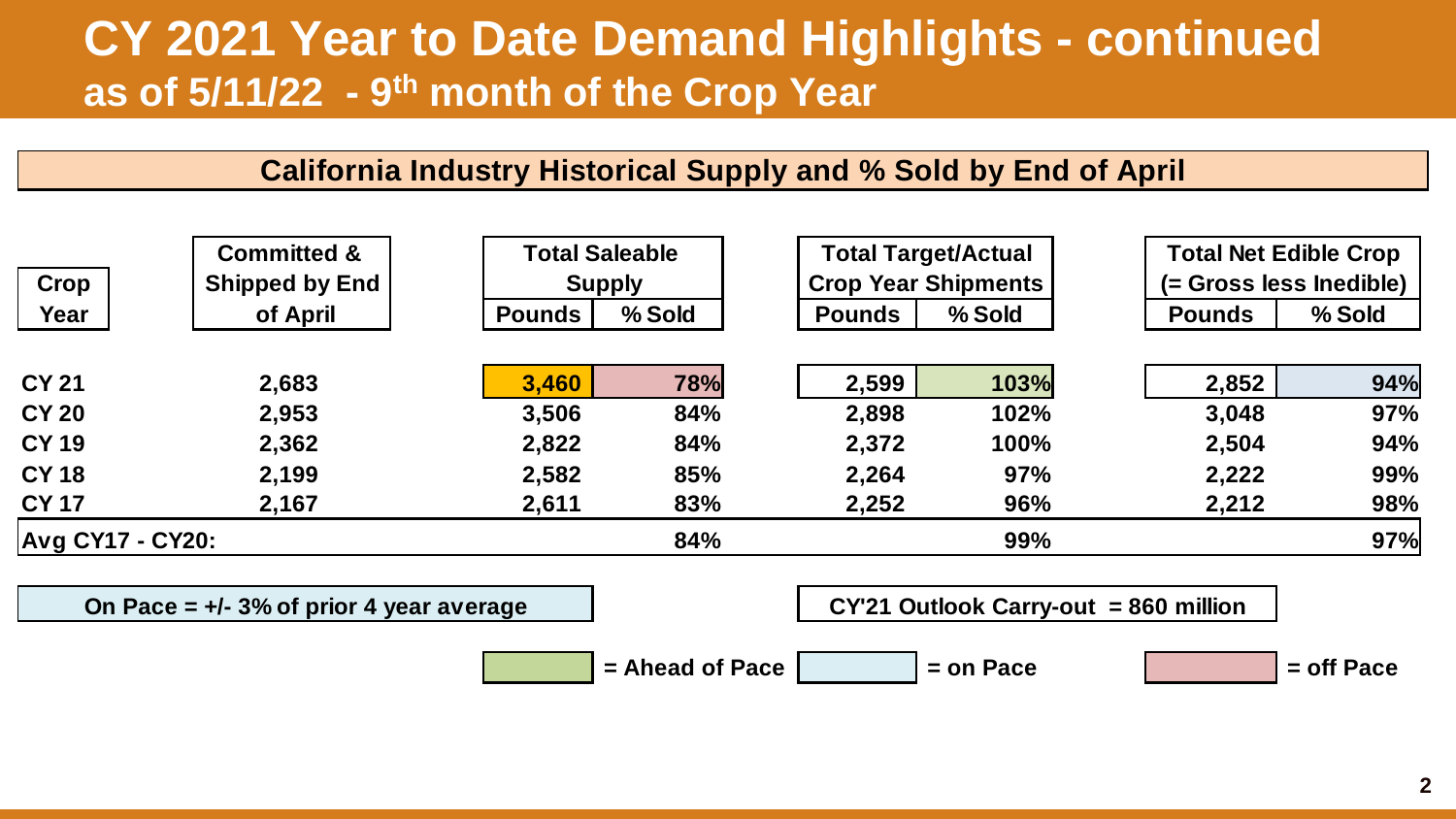### **CY 2021 Year to Date Demand Highlights - continued as of 5/11/22 – 9th month of the Crop Year**

|                                                      |                   | In M/Ibs.    |
|------------------------------------------------------|-------------------|--------------|
| <b>Total Saleable Supply:</b>                        |                   |              |
| <b>Full Year 2021 Outlook:</b>                       | as of 5/11/22     | 3,460        |
| <b>Full Year 2020 Actual:</b>                        |                   | 3,506        |
| Increase/(Decrease) in Saleable Supply:              |                   | (46)         |
| Shipment Increase/Decrease in CY'21 vs. CY'20:       |                   | (299)        |
| <b>Balance to Ship for the Remainder of the Year</b> |                   |              |
| Target Shipments: May '22 - Jul '22:                 | Total:            | 671          |
|                                                      | <b>Per Month:</b> | 224          |
| <b>Actual Shipments: May '21 - Jul '21:</b>          | Total:            | 669          |
|                                                      | <b>Per Month:</b> | 223          |
| Difference: CY'21 vs. CY'20                          | Total:            | $\mathbf{2}$ |
| <b>Balance of the Year Shipments:</b>                | <b>Per Month:</b> | 0.6          |
| Variance in %:                                       |                   | 0.3%         |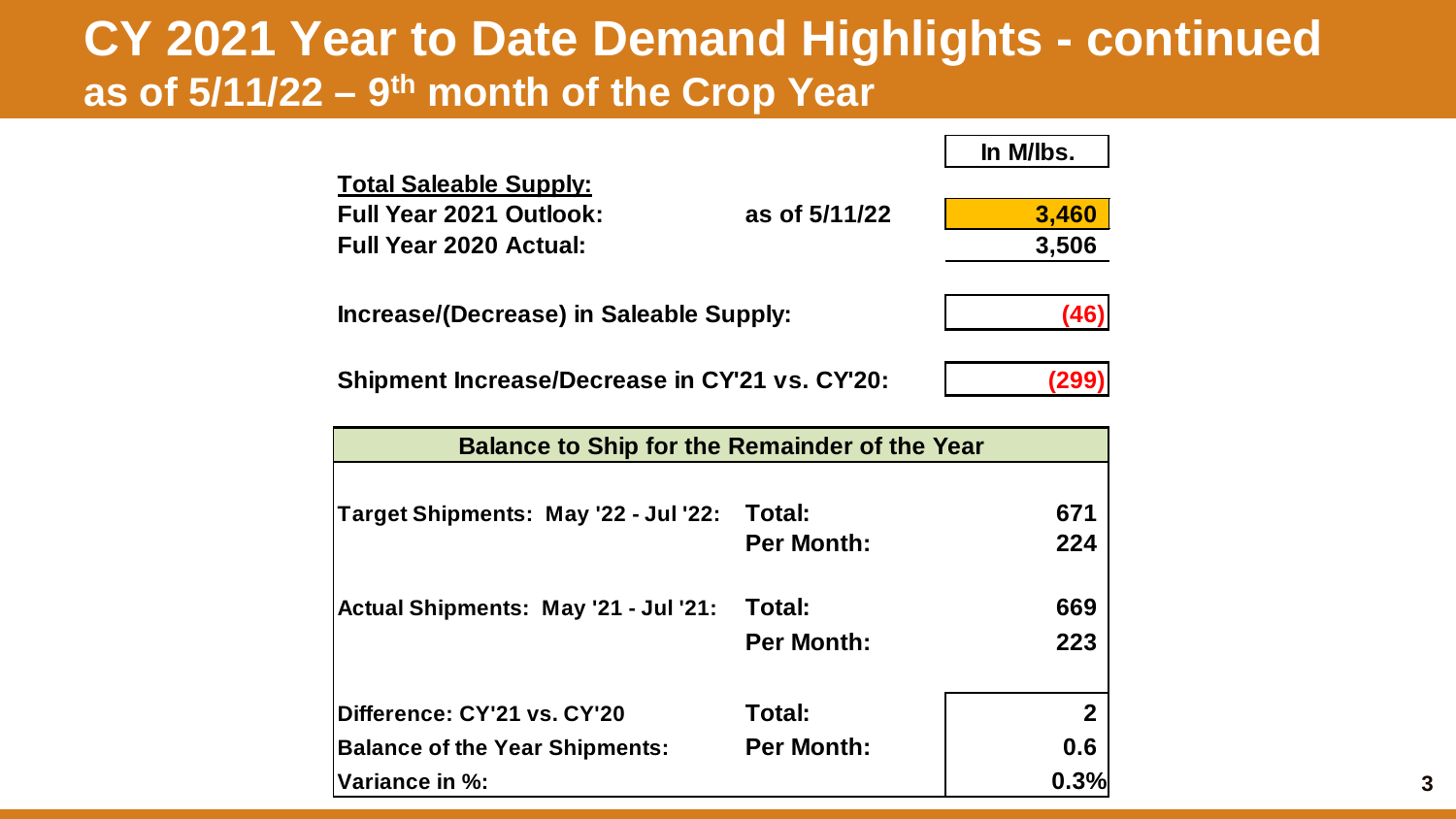# **California Almond Export Shipment Demand Comparison CY'20 vs. CY'21 – as of 5/11/22 – 9th month of the Crop Year**



**Source: ABC Monthly Position Report April 2022**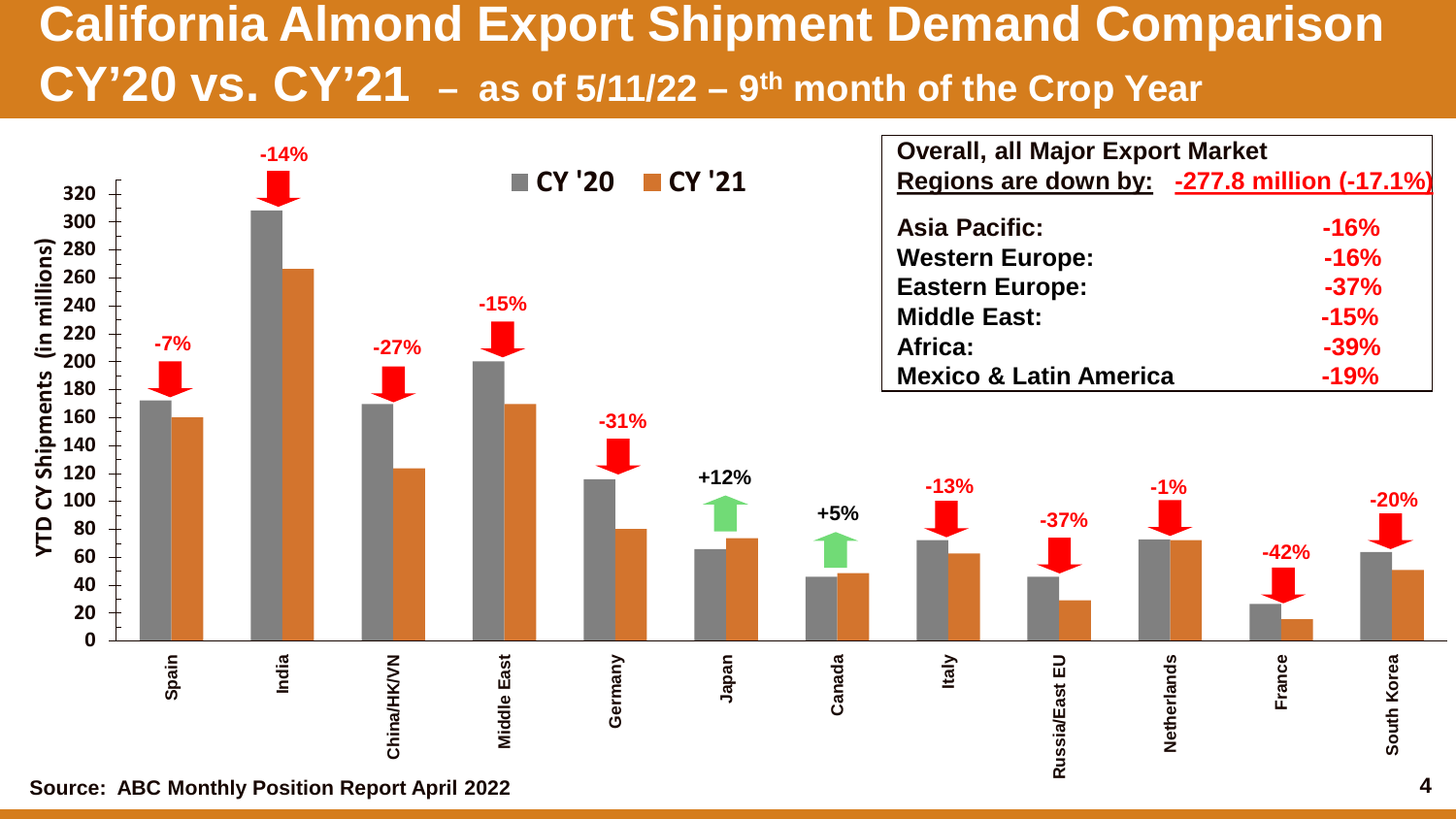## **California Almond Industry Monthly Shipments CY'21 Outlook vs. Prior three Crop Years**

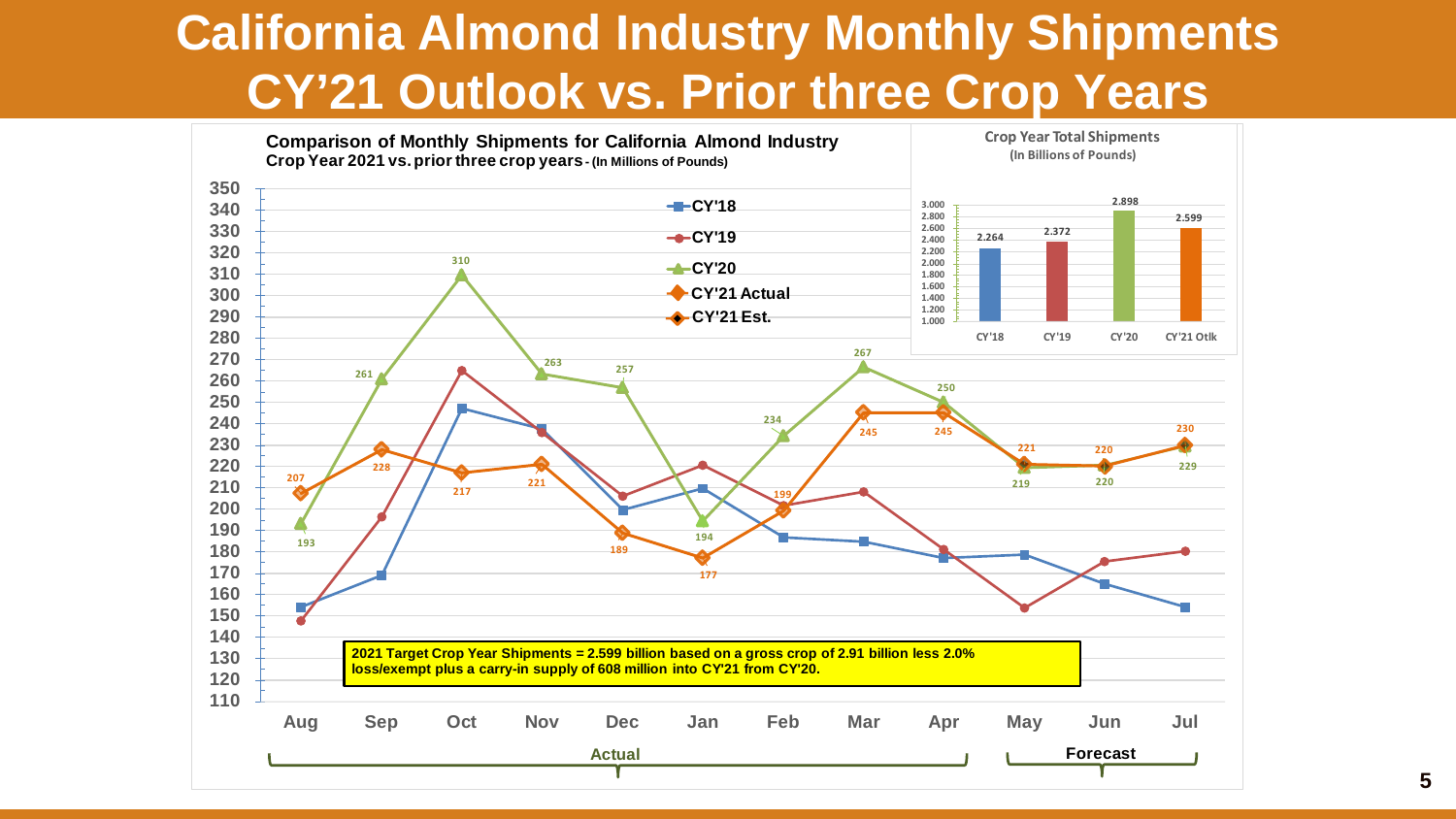# **CY'21 - April 2022 ABC Position Report Summary & Market Status as of 5/16/22**

- April 2022 shipments of 245 million were down by only -4.7 million pounds (-1.9%) vs. last year. Despite the continued shipping constraints out of the West-Coast ports, the industry has managed to ship 245 million pounds in both March & April, well ahead of the prior 7-month average of 205 million/month. The Total Committed and Shipped figure as of the end of April 2022 of 2.283 billion is down by -270 million pounds (-9.1%) vs. the end of April 2021. The Industry's overall sold percentage at the end of April is 78% of the total estimated supply and 94% sold to the estimated 2.852 billion pounds of net crop receipts (2.91 billion pounds gross less 2.0% loss & exempt). CY'21 Commitments not yet shipped of 755 million are 31 million pounds higher (+4.2%) than at the end of April of 2021.
- **Domestic Shipments**  April shipments of 62 million were down by -7.6 million pounds (-10.9%) vs last April. Total Committed and Shipped volume at the end of April of 871 million represents a 32-million-pound decrease vs. last year (-3.5%).
- **Export Shipments** April shipments of 183 million were up by +3.0 million pounds (+1.7%) vs. last year and set a new all-time record for Export shipments for the month of April. Total Committed and Shipped volume at the end of April of 1.813 billion pounds represents a 238-million-pound decrease vs. the end of April 2021 (-11.6%).
- **New Sales -** New Sales for the month of April of 168 million pounds were up from last April's 163 million mark (+5.0 million pounds or  $+3.1%$ ).
- General Market Activity Prices stayed relatively stable from late April through the 11<sup>th</sup> of May for most almond items. It is very clear that unsold inventories of 30/32 or larger Nonpareil and Inshell of every variety are in short supply and buying demand remains very strong for the limited unsold supplies that are left. We expect prices for these items to continue to remain relatively firm to slightly higher as available stocks continue to dwindle for shipment by August 2022. We expect May 2022 shipments to be strong once again and should easily exceed last May's figure of 219 million pounds. As you can tell by the record level of commitments not yet shipped figure on page 1 of this report, demand remains strong at these historically low almond prices. If shipments remain at the current pace that we have seen over the past two months, the carry-out volume into the 2022 crop year could fall well below 850 million pounds vs. the 900 million plus scenario we were seeing just a few months ago.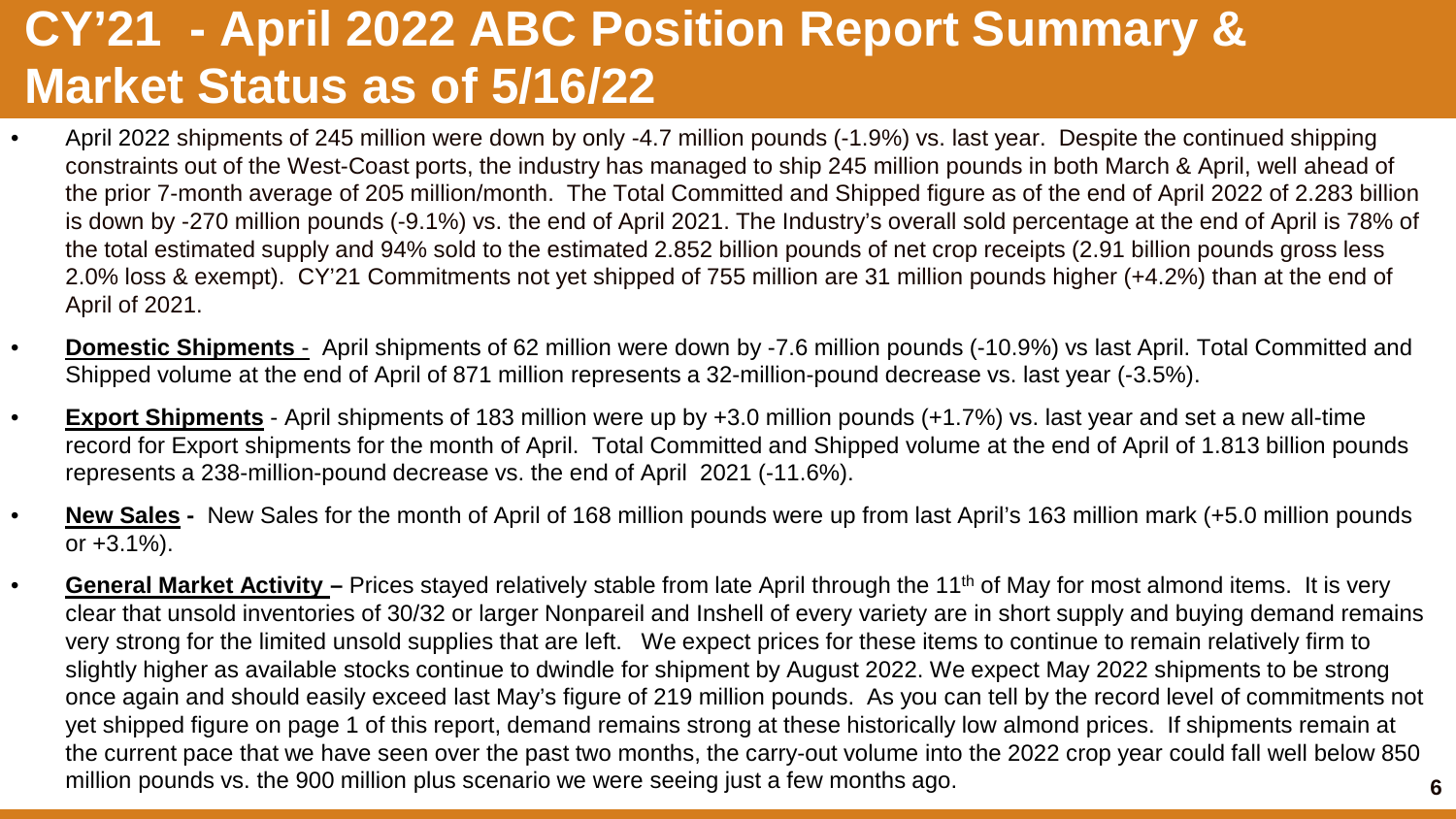## **CY'21 California Almond Crop Receipt Outlook & CY'22 Estimates as of 5/12/22**

#### **CY'21 Crop Update**

**As of the end of April 2022, ABC Form 1 California Almond Crop Receipts totaled 2.907 billion vs. the 3.108 billion pounds received through April 2021 (-201 million or -6.5%). USDA Crop Receipts to date show a similar change (-193 million or -6.2%).**

**We expect that remaining crop receipt reporting from all regions will fall short of what was seen last year from May through July.**

**It is with high certainty that we can say the 2021 California Almond Crop will finalize at or near 2.91 billion.**

#### **CY'22 Crop Estimates**

**We now have three out of the four "public" California Almond crop estimates. The NASS Objective Estimate will not be released until Friday July 8th,2022. You can find the estimates released so far in the chart on the following page.**

| <b>Camorina Crop Recorpto: OTAT YO: OTAV</b>                    |              |                           |                   |  |  |  |  |  |  |
|-----------------------------------------------------------------|--------------|---------------------------|-------------------|--|--|--|--|--|--|
|                                                                 |              | <b>Pounds In Millions</b> |                   |  |  |  |  |  |  |
|                                                                 | End of       | Change in<br>End of       |                   |  |  |  |  |  |  |
|                                                                 | <b>April</b> | <b>Volume</b>             | <b>July Final</b> |  |  |  |  |  |  |
| <b>2020/21 Crop Year</b>                                        |              |                           |                   |  |  |  |  |  |  |
| <b>USDA Crop Receipts</b>                                       | 3,098        | 12 <sup>2</sup>           | 3,110             |  |  |  |  |  |  |
| <b>ABC Form 1 Receipts</b>                                      | 3,108        | (1)                       | 3,107             |  |  |  |  |  |  |
| <b>2021/22 Crop Year</b>                                        |              |                           |                   |  |  |  |  |  |  |
| <b>USDA Crop Receipts</b>                                       | 2,905        | 12 <sub>2</sub>           | 2,917             |  |  |  |  |  |  |
| <b>ABC Form 1 Receipts</b>                                      | 2,907        | (1)                       | 2,906             |  |  |  |  |  |  |
| Difference in % : 21/22 vs. 20/21:                              |              |                           |                   |  |  |  |  |  |  |
| <b>USDA Crop Receipts</b>                                       | $-6.2%$      |                           |                   |  |  |  |  |  |  |
| <b>ABC Form 1 Receipts</b>                                      | $-6.5%$      |                           |                   |  |  |  |  |  |  |
| 2021/22 Crop Year                                               |              |                           |                   |  |  |  |  |  |  |
| <b>USDA Crop Receipts</b>                                       | 2,905        | 11                        | 2,916             |  |  |  |  |  |  |
| <b>ABC Form 1 Receipts</b>                                      | 2,907        |                           | 2,906             |  |  |  |  |  |  |
| 2,911<br><b>Average of Two Scenarios (Outlook CY21/22)</b>      |              |                           |                   |  |  |  |  |  |  |
| Assumes Same Volume Left in Total Lbs as the end of April 2021. |              |                           |                   |  |  |  |  |  |  |
| Assumes Same Volume Left as the % Down YTD as of April 30, 2022 |              |                           |                   |  |  |  |  |  |  |

**California Crop Receipts: CY21 vs. CY20**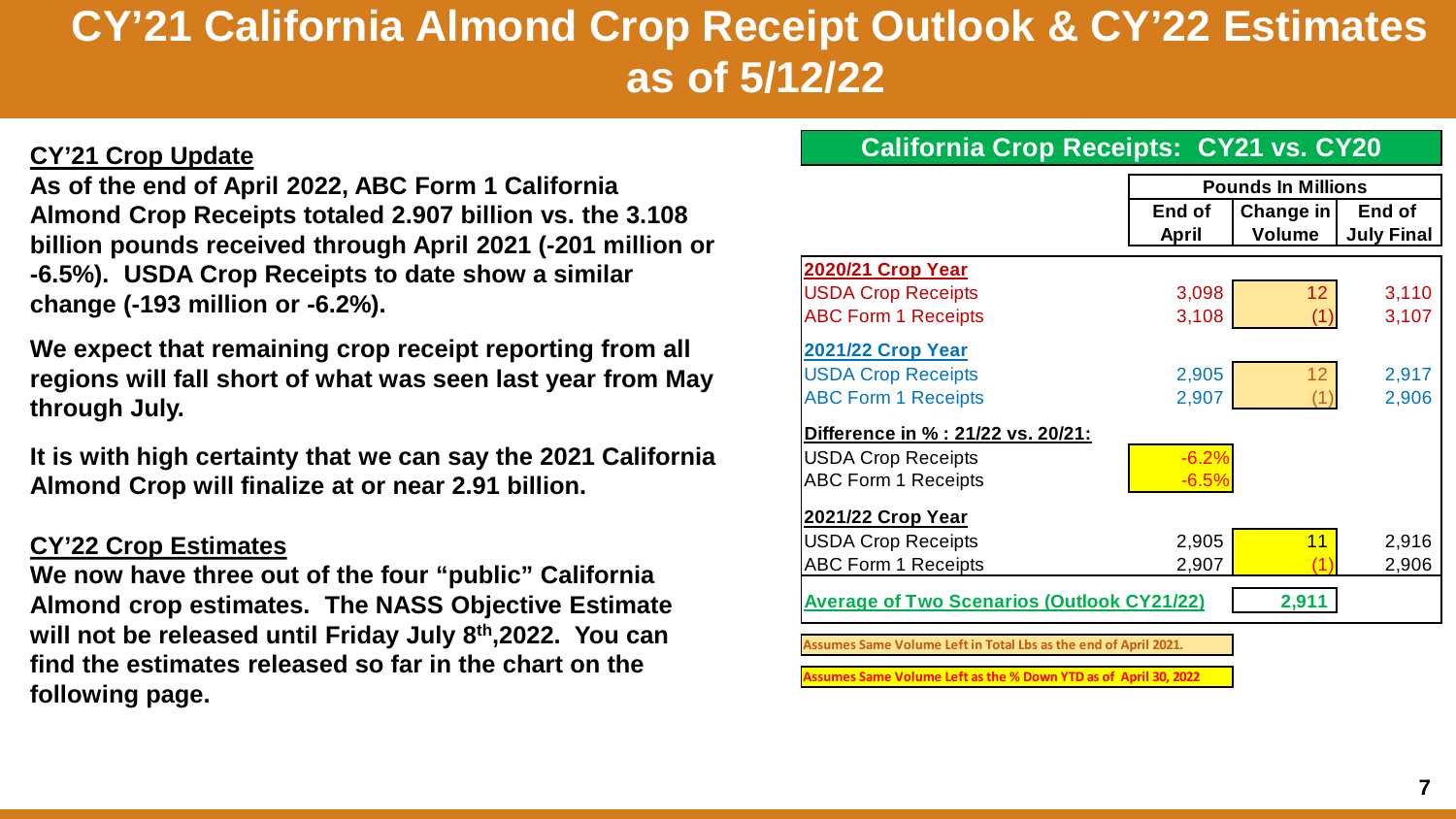#### **California Almond Industry- Historical Supply & Demand CY'11 through CY'21 Outlook with CY'22 & CY'23 Estimates**

|                                       |               |       |                                                                    |       |                                                            |         |       |          |         |         |       |          |                       | CY 2022 Scenarios       |                                   |                 |                                                 |
|---------------------------------------|---------------|-------|--------------------------------------------------------------------|-------|------------------------------------------------------------|---------|-------|----------|---------|---------|-------|----------|-----------------------|-------------------------|-----------------------------------|-----------------|-------------------------------------------------|
|                                       |               |       |                                                                    |       |                                                            |         |       |          |         |         |       |          | WP&A                  | <b>TNT</b>              | Subjective Objective              |                 | 2023                                            |
|                                       |               |       |                                                                    |       | Crop Year Finals - (Supply & Demand in millions of pounds) |         |       |          |         |         |       |          | <b>Estimate</b>       | <b>Estimate</b>         | <b>Estimate</b>                   | <b>Estimate</b> | <b>Estimate</b>                                 |
|                                       |               | 2011  | 2012                                                               | 2013  | 2014                                                       | 2015    | 2016  | 2017     | 2018    | 2019    | 2020  | 2021 Otk | 2.80 B                | 2.90 B                  | 2.80B                             | On 7/8/22       | 3.05 B                                          |
| Bearing Acres: (Land IQ Data In 000's |               | 853   | 885                                                                | 911   | 936                                                        | 970     | 982   | 1,035    | 1,088   | 1,181   | 1,242 | 1,310    | 1,340                 | 1,380                   | 1.370                             | 1,370           | 1,380                                           |
| Yield: Lbs. per Bearing Acre:         |               | 2,368 | 2,130                                                              | 2,206 | 1,996                                                      | 1,953   | 2,175 | 2,185    | 2,086   | 2,160   | 2,502 | 2,221    | 2,090                 | 2,101                   | 2,044                             |                 | 2,165                                           |
| <b>Change vs. Prior Yr:</b>           | In $\%$ :     | 17.8% | $-10.1%$                                                           | 3.6%  | $-9.5%$                                                    | $-2.1%$ | 11.4% | 0.4%     | $-4.5%$ | $3.6\%$ | 19.9% | $-11.2%$ | $-5.9%$               | $-4.7%$                 | $-8.0%$                           |                 | 3.6%                                            |
|                                       | In Lbs./Acre: | 358   | (238)                                                              | 76    | (210)                                                      | (43)    | 222   | 9        | (99)    | 74      | 416   | (280)    | (132)                 | (105)                   | (178)                             |                 | 76                                              |
| <b>Supply</b>                         |               |       |                                                                    |       |                                                            |         |       |          |         |         |       |          |                       |                         |                                   |                 |                                                 |
| <b>Carry-in Supply</b>                |               | 254   | 335                                                                | 317   | 350                                                        | 376     | 412   | 398      | 357     | 315     | 450   | 608      | 860                   | 860                     | 860                               | 860             | 650                                             |
| <b>New Crop</b>                       |               | 2,020 | 1,885                                                              | 2,010 | 1,868                                                      | 1,894   | 2,136 | 2,261    | 2,270   | 2,551   | 3,107 | 2,910    | 2,800                 | 2,900                   | 2,800                             | N/A             | 2,988                                           |
| <b>Less: Exempt</b>                   |               | 40    | 37                                                                 | 39    | 29                                                         | 47      | 49    | 51       | 48      | 44      | 51    | 58       | 56                    | 58                      | 56                                |                 | 60                                              |
| Net New Crop:                         |               | 1,980 | 1,848                                                              | 1,971 | 1,839                                                      | 1,847   | 2,087 | 2,210    | 2,222   | 2,508   | 3,056 | 2,852    | 2,744                 | 2,842                   | 2,744                             |                 | 2,929                                           |
| <b>Total Supply</b>                   |               | 2,233 | 2,183                                                              | 2,287 | 2,189                                                      | 2,223   | 2,499 | 2,609    | 2,579   | 2,822   | 3,506 | 3,460    | 3,604                 | 3,702                   | 3,604                             |                 | 3,579                                           |
| <b>Change vs. Prior Yr:</b>           | In $%$ :      | 16.2% | $-2.3%$                                                            | 4.8%  | $-4.3%$                                                    | 1.6%    | 12.4% | 4.4%     | $-1.1%$ | 9.5%    | 24.2% | $-1.3%$  | 4.2%                  | 7.0%                    | 4.2%                              |                 | $-0.71%$                                        |
|                                       | In Lbs.:      | 312   | (51)                                                               | 105   | (99)                                                       | 35      | 276   | 110      | (30)    | 244     | 684   | (47)     | 145                   | 243                     | 145                               |                 | (26)                                            |
| <b>Demand</b>                         |               |       |                                                                    |       |                                                            |         |       |          |         |         |       |          |                       |                         |                                   |                 |                                                 |
| <b>Total Shipments:</b>               | In M/Lbs.:    | 1,899 | 1,866                                                              | 1,937 | 1,812                                                      | 1,811   | 2,101 | 2,252    | 2,264   | 2,372   | 2,898 | 2,599    | 2,954                 | 3,052                   | 2,954                             |                 | 3,028                                           |
| <b>Change vs. Prior Yr:</b>           | In $%$ :      | 13.9% | $-1.7%$                                                            | 3.8%  | $-6.5%$                                                    | $-0.1%$ | 16.0% | 7.2%     | 0.6%    | 4.8%    | 22.2% | $-10.3%$ | 13.7%                 | 17.4%                   | 13.7%                             |                 | 2.5%                                            |
|                                       | In Lbs.:      | 231   | (32)                                                               | 71    | (125)                                                      | (1)     | 290   | 150      | 13      | 108     | 526   | (299)    | 355                   | 453                     | 355                               |                 | 74                                              |
| <b>Carry-out in M/Lbs.</b>            |               | 335   | 317                                                                | 350   | 376                                                        | 412     | 398   | 357      | 315     | 450     | 608   | 860      | 650                   | 650                     | 650                               |                 | 550                                             |
| As % of Shipments:                    |               | 17.6% | 17.0%                                                              | 18.1% | 20.8%                                                      | 22.7%   | 18.9% | 15.9%    | 13.9%   | 19.0%   | 21.0% | 33.1%    | 22.0%                 | 21.3%                   | 22.0%                             |                 | 18.2%                                           |
| As % of Supply:                       |               | 15.0% | 14.5%                                                              | 15.3% | 17.2%                                                      | 18.5%   | 15.9% | $13.7\%$ | 12.2%   | 15.9%   | 17.3% | 24.9%    | 18.0%                 | 17.6%                   | 18.0%                             |                 | 15.4%                                           |
|                                       |               |       | Record Increase in shipments in both Lbs. and % increase           |       |                                                            |         |       |          |         |         |       |          | <b>WP&amp;A CY'22</b> | $=$ Released on 5/11/22 |                                   |                 |                                                 |
|                                       |               |       | Record % increase in shipments prior to CY'20 was in 2007 (+18.3%) |       |                                                            |         |       |          |         |         |       |          | TNT CY'22             |                         | $=$ Released on 4/12/22           |                 |                                                 |
|                                       | <b>CY'18</b>  |       | = lowest % since 2006 Crop Year.                                   |       |                                                            |         |       |          |         |         |       |          | Subj. Est.            |                         | $=$ Released by NASS on $5/12/22$ |                 |                                                 |
|                                       |               |       |                                                                    |       |                                                            |         |       |          |         |         |       |          | Obj Est.              |                         | = to be Released NASS on 7/8/22   |                 |                                                 |
|                                       |               |       |                                                                    |       |                                                            |         |       |          |         |         |       |          | 2023 Est.             |                         |                                   |                 | = Yld/Acre based on Avg. of CY'16-CY'19 & CY'21 |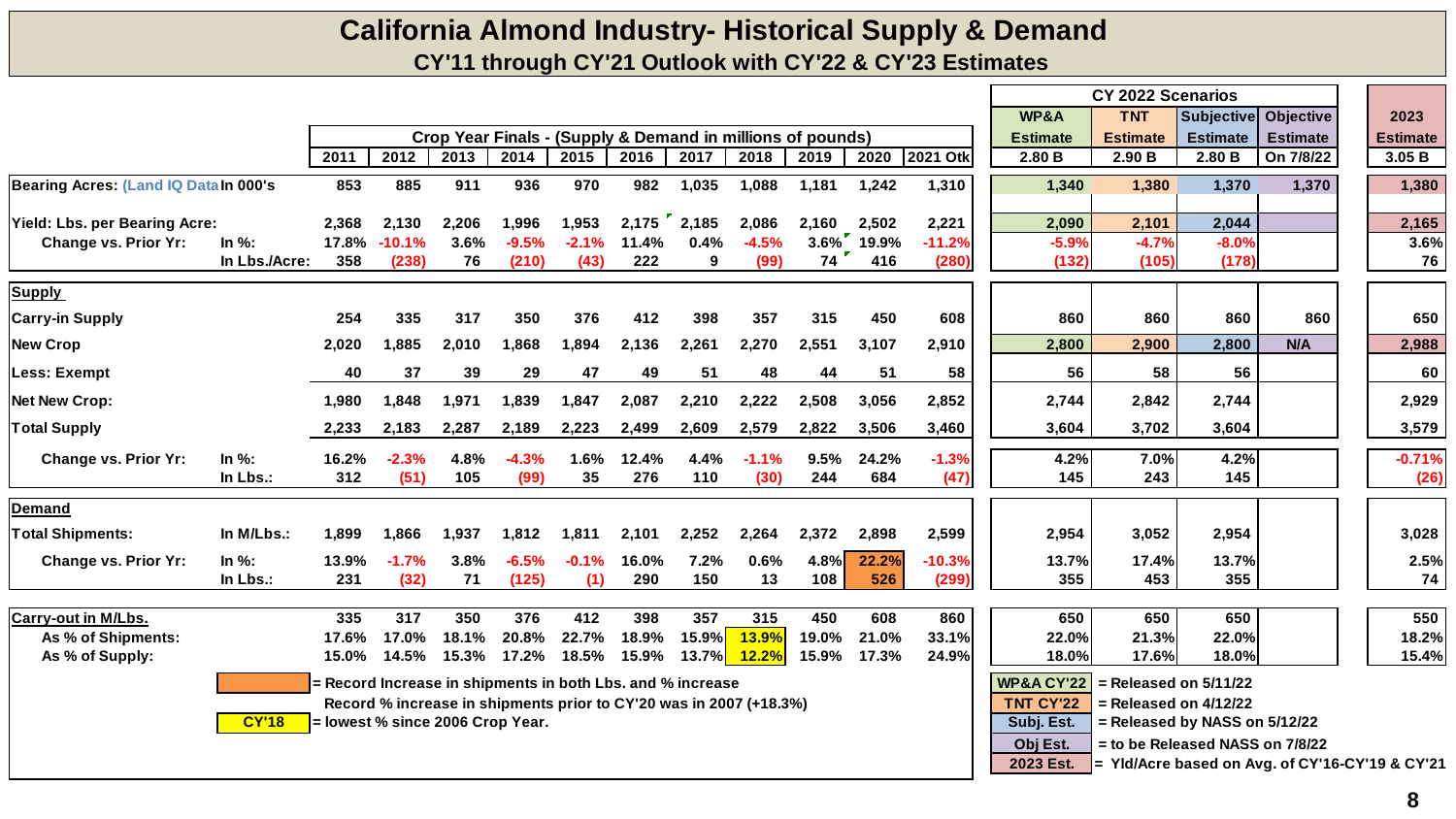# **California Bearing Acreage & Yield/Acre - Almonds**



**Crop Year**

**2010 – 2022 Acres are based on Land IQ acreage data.** 

**2021 Otlk = 2.91 B Lbs. from 1.31 MM Bearing acres 2022 Est. = 2.80 B Lbs. from 1.34 MM Bearing acres 9**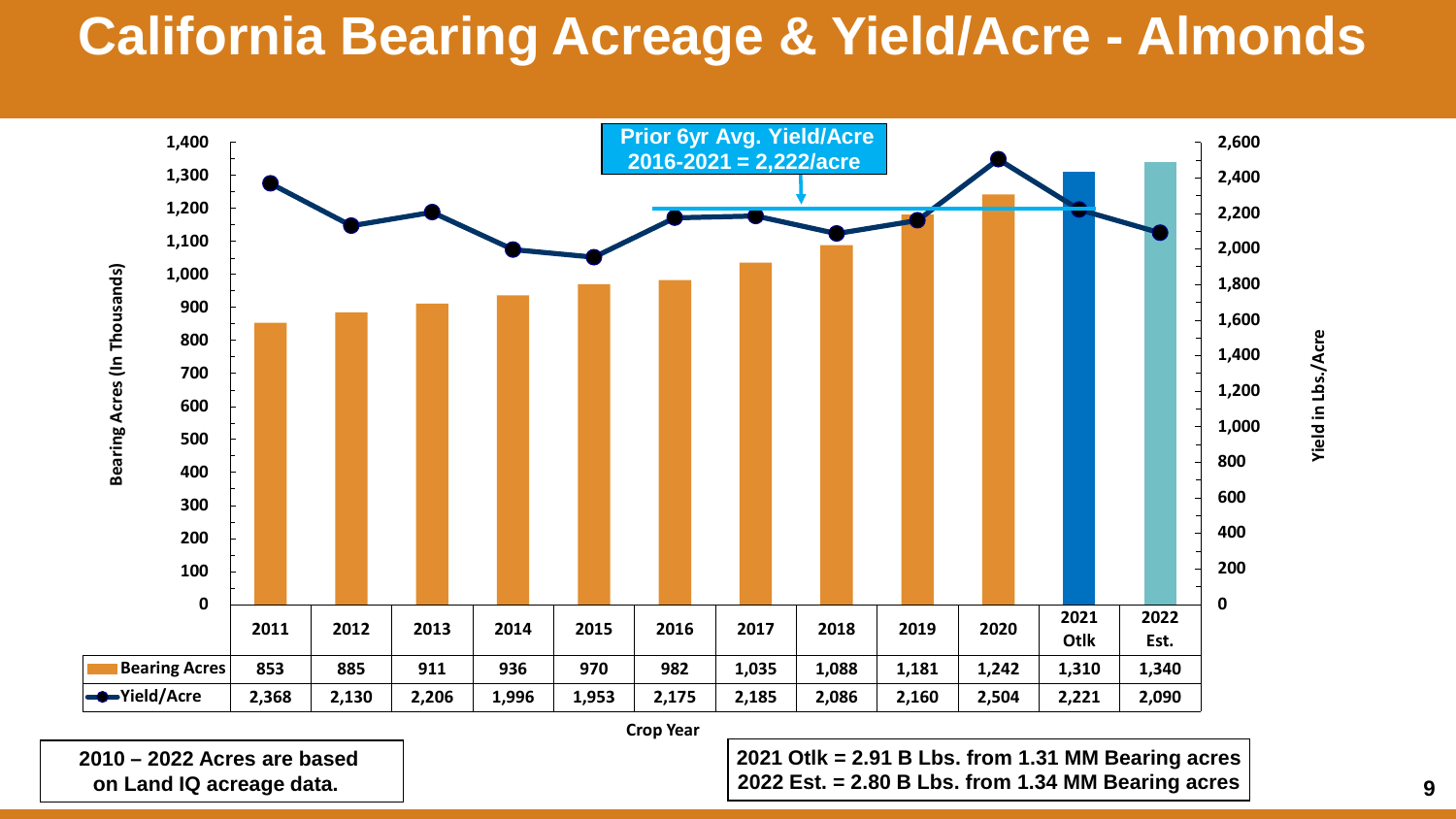#### **California Almond Industry Saleable Supply (In millions of pounds)**



**Source: All historical figures come from Almond Board Reports.**

**2021 Outlook: Based on Gross Crop Size of 2.91 billion less -2.0% In-edible/Loss and a carry-in supply of 608 million from CY'20.**

**2022 Estimate: Based on NASS Subjective Estimate of 2.80 billion less -2.0% In-edible/Loss and a carry-in supply of 860 million from CY'21.**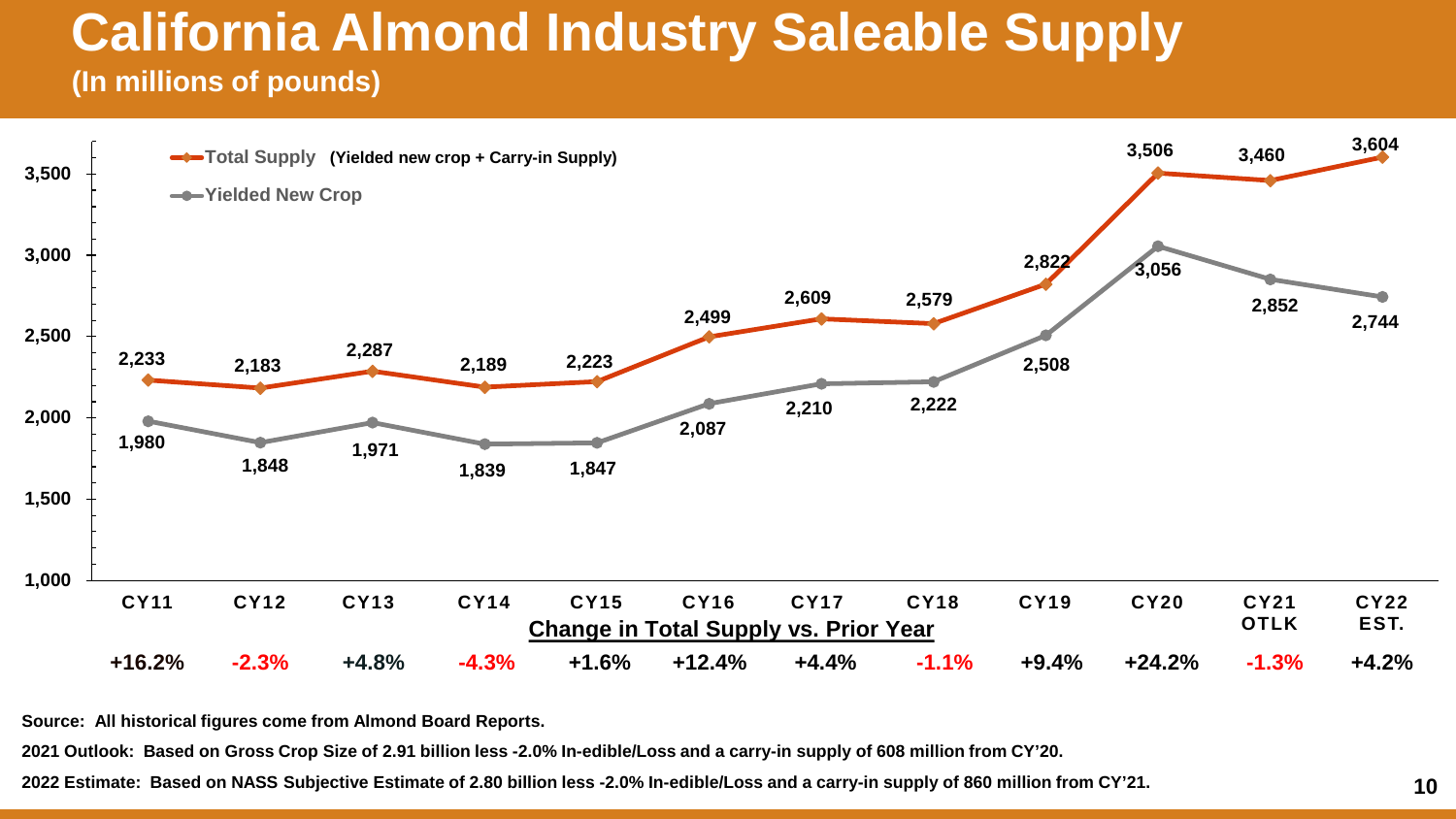# **World Almond Production for Major Producing Countries (Gross Crop Production)**



**Figures for 2021 & 2022 are based on INC Official Almond Production Statistics Chart as presented on 5-12-2022 in Dubai.**